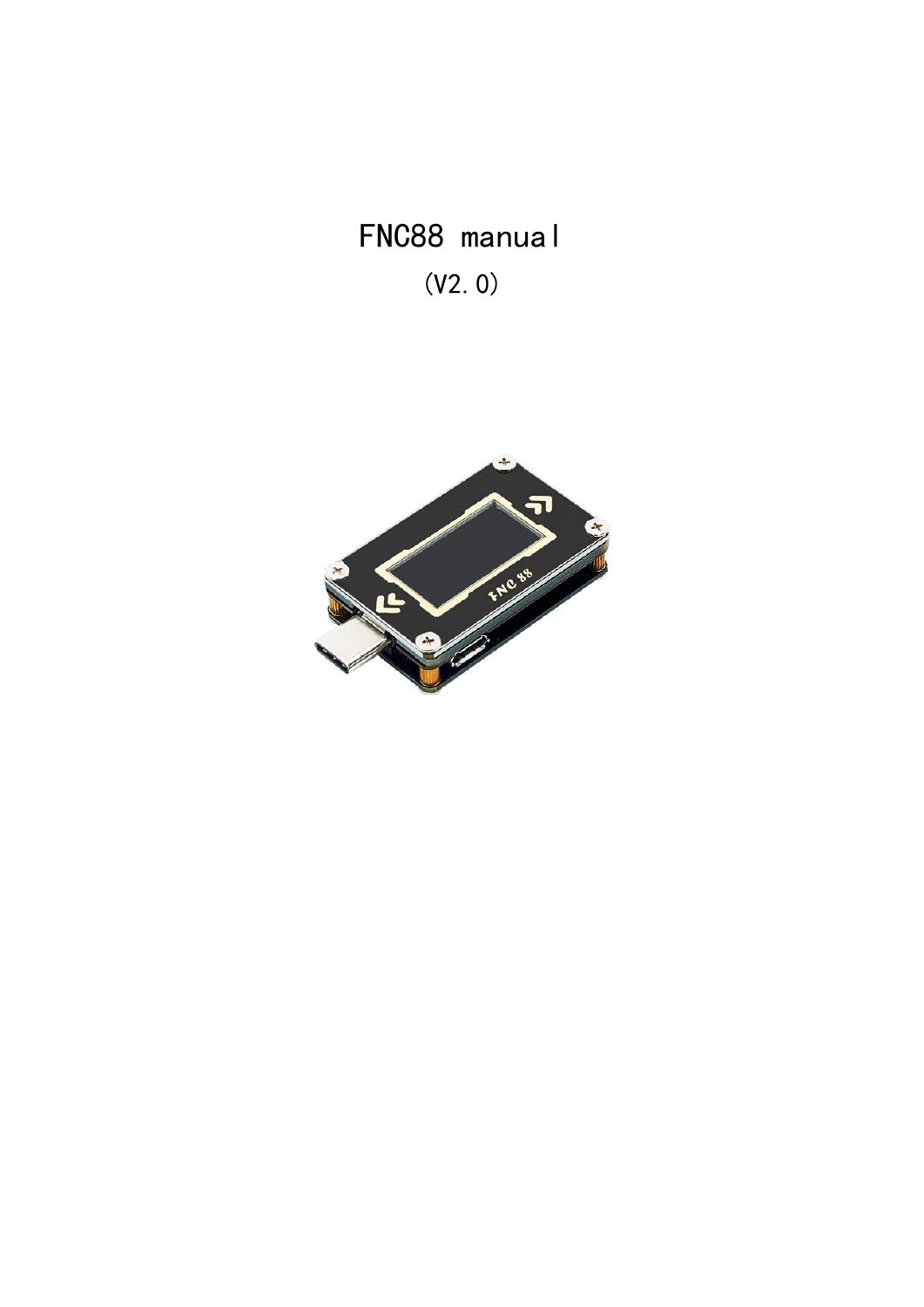# 日录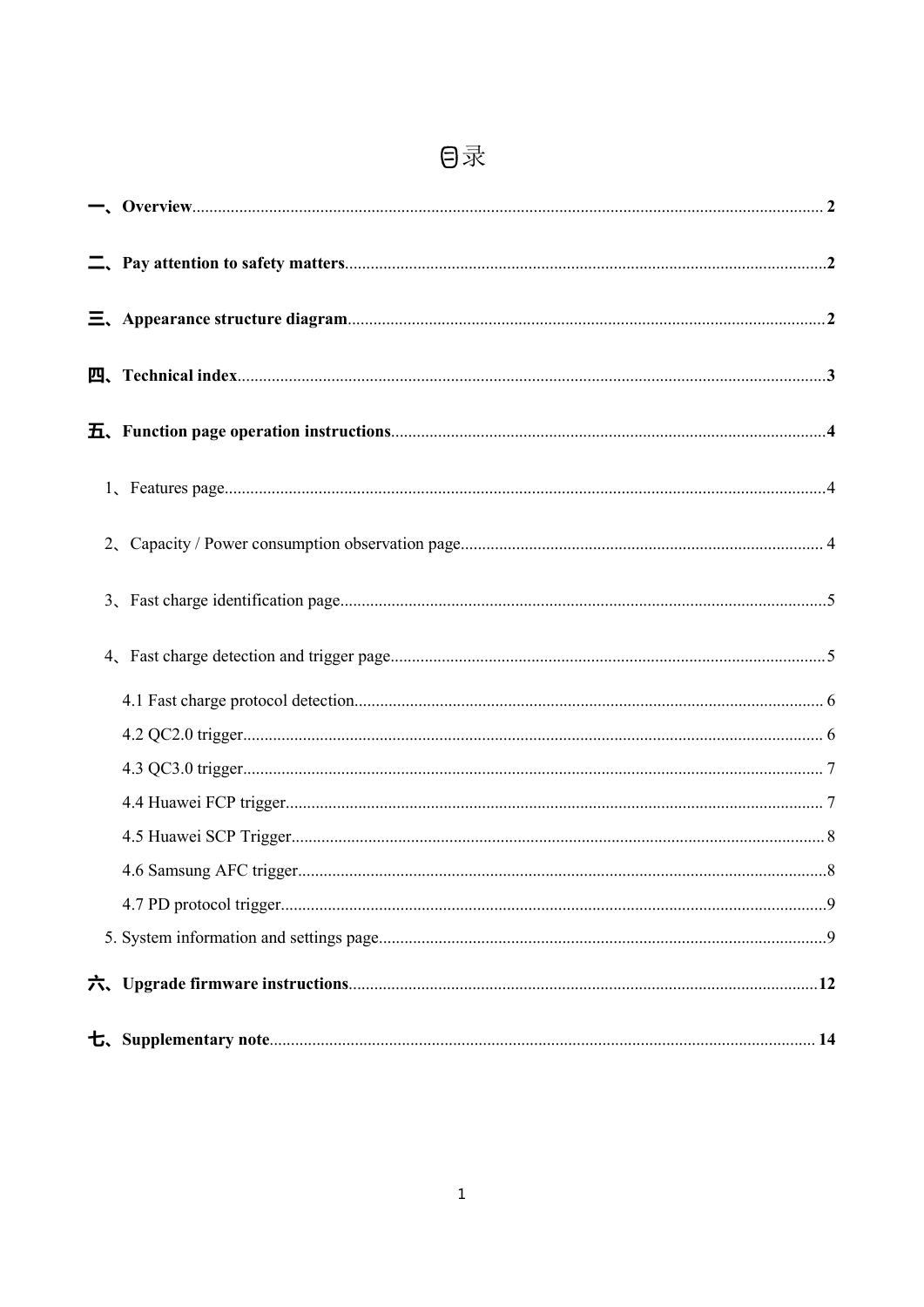## <span id="page-2-0"></span>一、Overview

FNC88 Type-C tester is a high-reliability, high-safety Type-C voltage and current detection meter and a fast charge trigger device for mobile communication terminals. With 0.96 inch TFT LCD display. Use an external 16-bit ADC, PD protocol physical chip. It can be used to measure the power supply or power consumption of Type-C interface, mobile phone chargers, U disks and other products; it can be used to measure the charging power of mobile phones, the input and output of mobile power; and it can be used to test the fast charging protocol of chargers..

This instruction manual includes relevant safety information, warning tips and solutions to common abnormal conditions, please read the relevant content carefully and strictly observe all warnings and precautions.

## <span id="page-2-1"></span>二、Pay attention to safety matters

- 1、Do not connect a power supply exceeding 24V to the tester.
- 2. FNC88 supports high power input (such as  $20V * 5A = 100W$ ).
- 3、HID-USB interface is only used for data transmission.
- 4、When using high voltage and high power work, the temperature of the tester will rise, please be careful to prevent burns.

## <span id="page-2-2"></span> $\equiv$ , 3. Appearance and structure diagram (see Figure 1)

- 1、HID-USB data transmission
- 2、Type-C male connector
- 3、<Button, page / select button
- 4、OK button, function button
- 5、> Button, page / select button
- 6、CC pull-down switch for PD protocol communication
- 7、Type-C female connector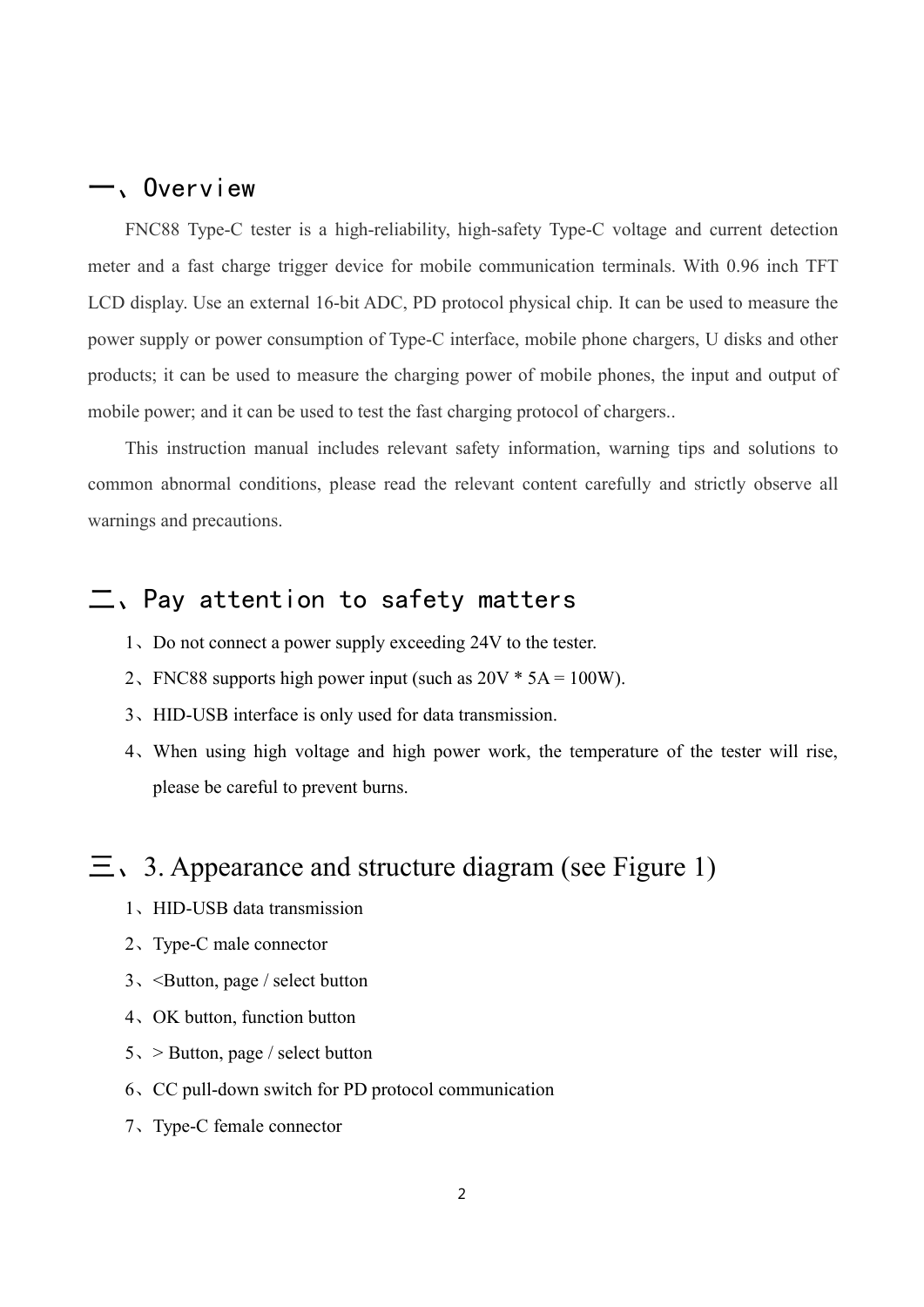

Figure 1

## 四、Technical index

<span id="page-3-0"></span>Accuracy:  $\pm$  (a% (%) reading + word count)

| Index                | Range                | Resolution         | Accuracy          |
|----------------------|----------------------|--------------------|-------------------|
| Input voltage        | $4{\sim}24V$         | 0.1mV              | $\pm (0.5\% + 2)$ |
| <b>Input Current</b> | $0 \sim 5A$          | 0.1 <sub>m</sub> A | $\pm(1.0\% + 2)$  |
| input power          | $0 \sim 120W$        | 0.1 <sub>m</sub> W | $\pm(1.0\% + 2)$  |
| Load Equivalent      |                      |                    |                   |
| Internal             | $0$ ~9999.9 $\Omega$ | $0.1$ m $\Omega$   | $\pm(1.0\% + 2)$  |
| Resistance           |                      |                    |                   |
| $D + / D$ - voltage  | $0 \sim 3.3 V$       | 0.01V              | $\pm(1.0\% + 2)$  |
| Equipment            | $\rm ^{\circ}C$      | $1^{\circ}$ C      | $\pm$ (1.2%+3)    |
| temperature          | F                    | $1^{\circ}F$       | $\pm$ (1.2%+4)    |
| Capacity             | $0 \sim 99999.9$ mAh | $0.1$ m $Ah$       | for reference     |
| Energy used          | $0 \sim 9999.999$ Wh | 0.001Wh            | for reference     |
| Record time          | 999 hours 59         | 1 second           | 10 seconds / hour |
|                      | minutes 59 seconds   |                    |                   |
| Equipment            | 999 hours 59         | 1 second           | 10 seconds / hour |
| runtime              | minutes 59 seconds   |                    |                   |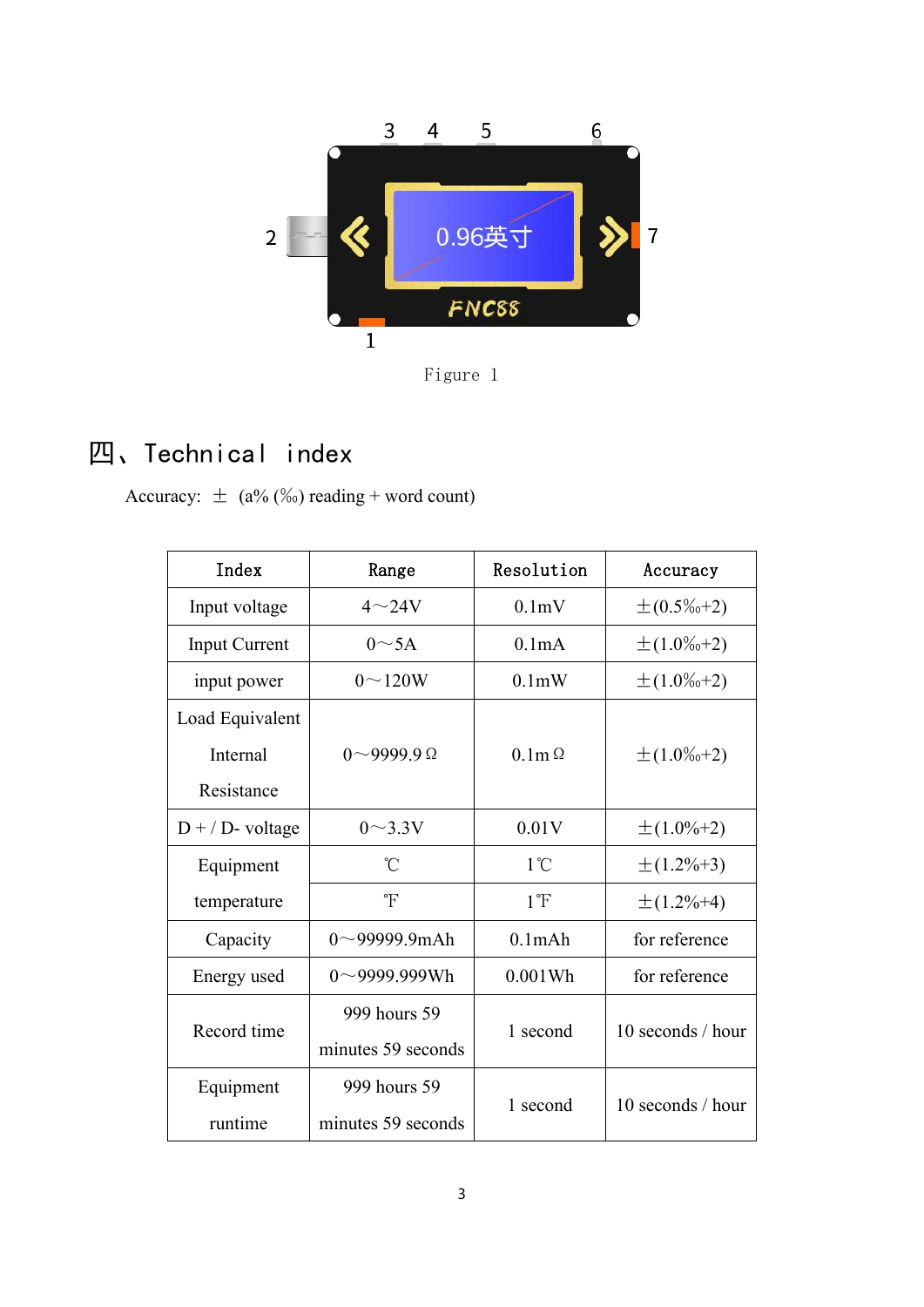## <span id="page-4-0"></span>五、Function page operation instructions

<span id="page-4-1"></span>1、 Close-up page (see Figure 2)





Description

Only the four key parameters of voltage, current, power, and load equivalent impedance are displayed. This page can change the display direction.

#### Instructions

 $(1)$  < > key

Short press: page turning.

(2) OK key

Long press: switch screen display direction.

<span id="page-4-2"></span>2、 Capacity / power consumption observation page (see Figure 3)



Figure 3

#### Description

FNC88 supports 5 sets of capacity / power consumption records.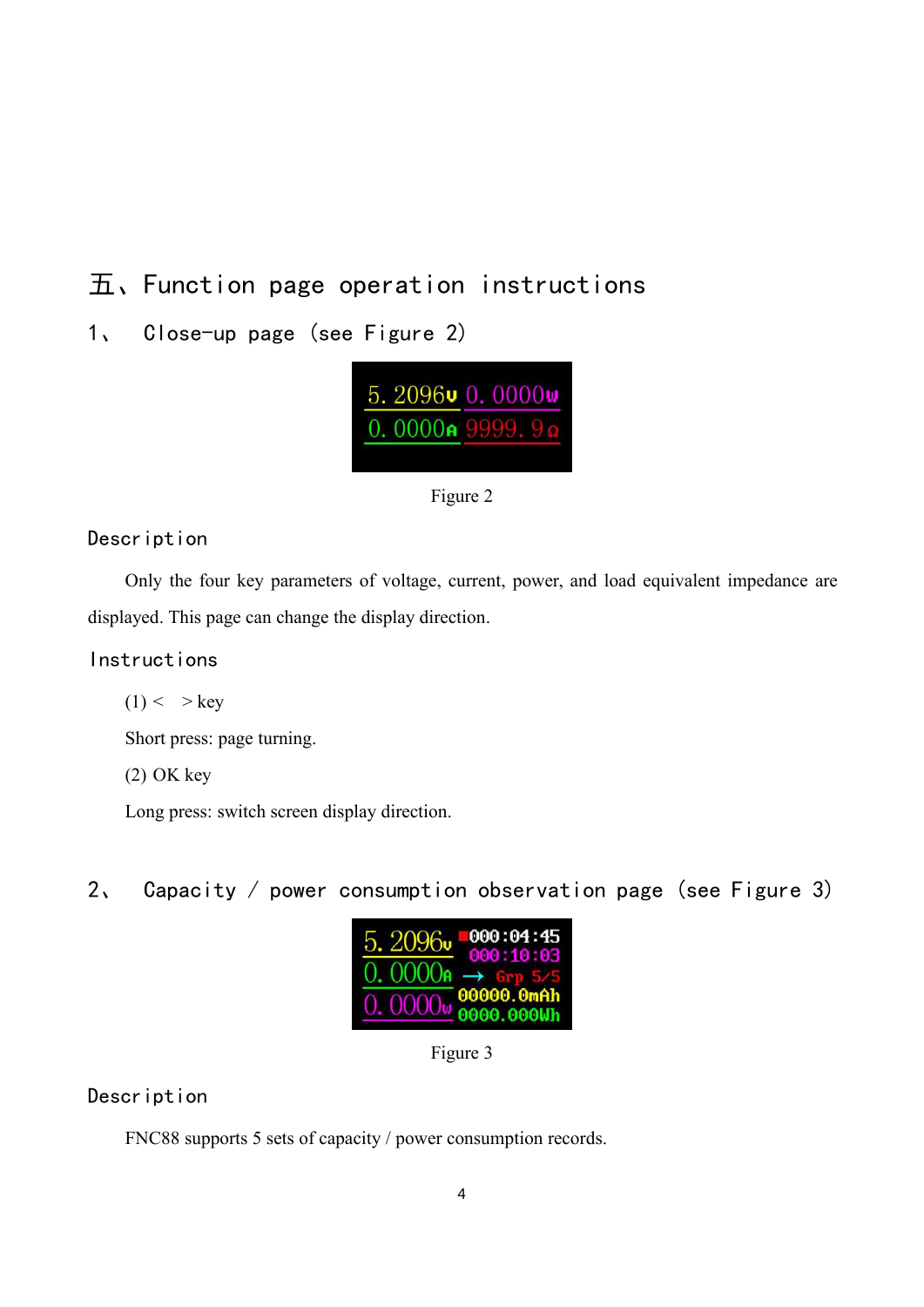XXX: XX: XX (white) indicates the capacity and power consumption recording time, corresponding to 5 groups of capacity, the power consumption has 5 groups of recording time, not lost during power failure.

XXX: XX: XX (magenta) indicates the running time after power on, reset after power on.

 $\rightarrow$  Represents the direction of current.

#### Instructions

 $(1) < \text{key}$ 

Short press: page turning;

 $(2)$  > key

Short press: page turning;

Long press: switch record group.

(3) OK key

Short press: Pause / start recording when set to manual recording, invalid when set to automatic recording;

Long press: clear the current set of recorded data, including capacity, power consumption, and record valid time.

## <span id="page-5-0"></span>3、 Fast charge identification page (Figure 4)



Figure 4

#### Description

The page is used to observe the current charging protocol,  $D + / D$ - voltage.

The list indicates the protocols that the current charging may be triggered, for reference only.

#### Instructions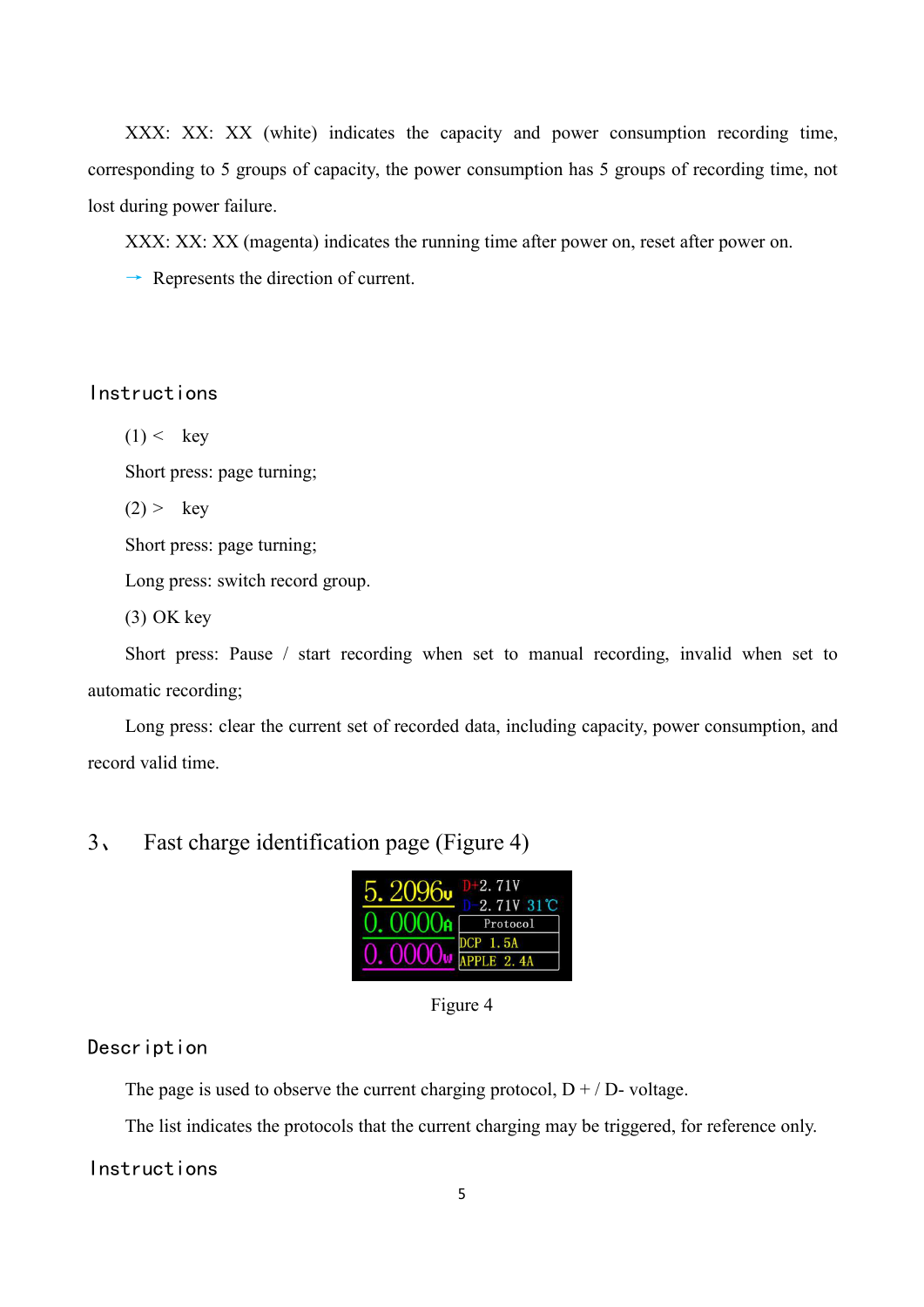$(1)$  < > key

Short press: page turning.

<span id="page-6-0"></span>4、 Fast charge detection and trigger page (Figure 5)

|                      | Trigger and Detection |
|----------------------|-----------------------|
|                      | 01 Protocol detection |
| $02 \, \text{QC}2.0$ |                       |
| 03 QC3.0             |                       |
| 04 HUAWEI FCP        |                       |

Figure 5

#### Description

<span id="page-6-1"></span>Fast charge detection, fast charge trigger, short press OK to enter selection.

## 4.1 Fast charge protocol detection

After selecting Protocol detection protocol detection, press OK shortly to pop up DANGEROUS !!! (see Figure 6). At this time, if you press the OK button for a long time, it enters the state of automatic detection of the fast charge protocol; short press the OK button to cancel the detection.

After the test is completed (as shown in Figure 7), short press the OK key to exit the test interface; long press the OK key to repeat the test steps and retest.







Figure 7

Note: Please turn on the CC pull-down switch and re-plug before using the detection function, otherwise the PD protocol cannot be detected. Do not connect any electrical appliances during the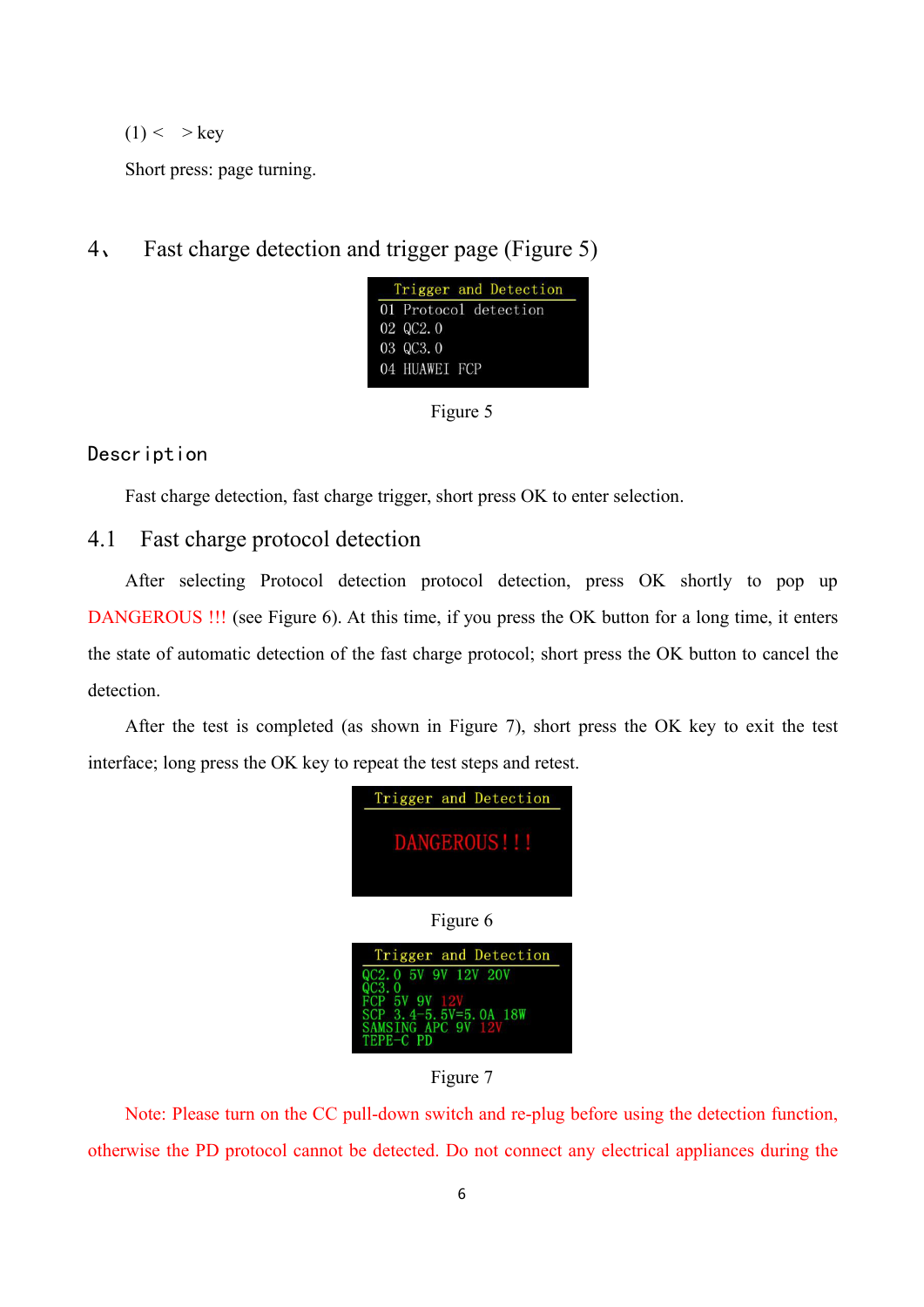test, otherwise the high voltage triggered during the test may burn the electrical appliances! !! !! !!

## 4.2 QC2.0 trigger

Select QC2.0, press OK shortly to enter the QC2.0 trigger page (as shown in Figure 8), Fail Failure will display Trigger Failure!

| QCZ.0   |            |
|---------|------------|
| 05.208V | D-0.00V    |
|         | 90 120 200 |

Figure 8

#### Instructions

 $(1)$  < > key

Short press: switch QC2.0 trigger voltage.

(2) OK key

Long press: Exit the current page. (Still triggering).

## 4.3 QC3.0 trigger

Select QC3.0, press OK key shortly to enter the QC2.0 trigger page (as shown in Figure 8), Trigger Failure will display Trigger Failure!



Figure 9

#### Instructions

 $(1)$  < > key

Short press: Decrease / increase QC3.0 trigger voltage.

(2) OK key

Long press: Exit the current page. (Still triggering).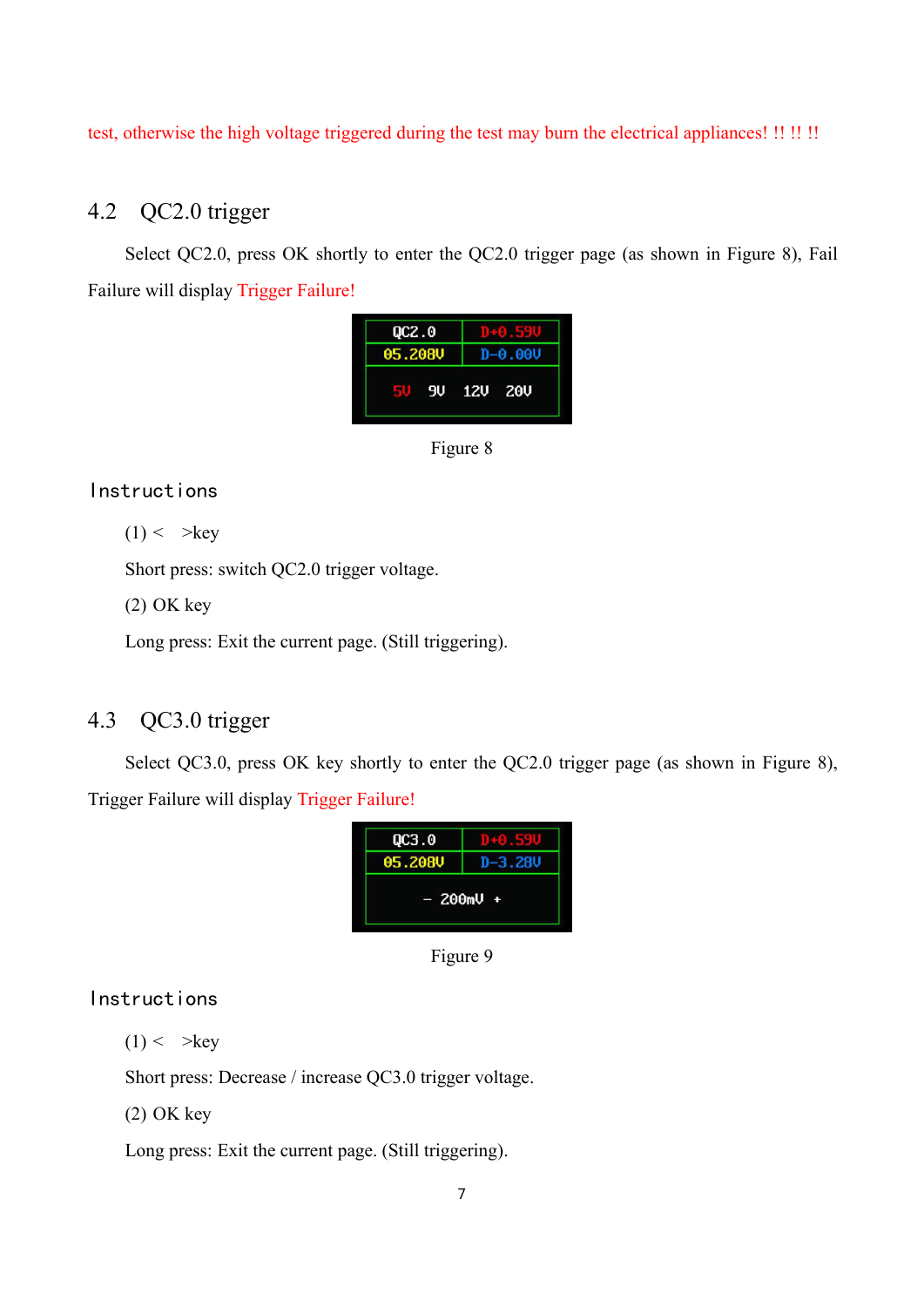## 4.4 Huawei FCP trigger

Select Huawei FCP and press OK to enter the Huawei FCP trigger page (see Figure 10). Failed to enter will display Trigger Failure!





#### Instructions

 $(1)$  < > key

Short press: switch FCP trigger voltage.

(2) OK key

Long press: Exit the current page. (Still triggering).

### 4.5 Huawei SCP trigger

Select the Huawei SCP and press OK to enter the Huawei SCP trigger page (as shown in Figure 11). Trigger Failure will display Trigger Failure!

| SCP                     |           |
|-------------------------|-----------|
| 05.248V                 | D-0.42V   |
|                         | $-25mU +$ |
| Now 05000mV             |           |
| $3.4 - 5.5V = 5.0A$ 18W |           |

Figure 11

#### Instructions

 $(1)$  < > key

Short press: Decrease / increase SCP trigger voltage.

(2) OK key

Long press: Exit the current page. (At the same time exit the SCP trigger state).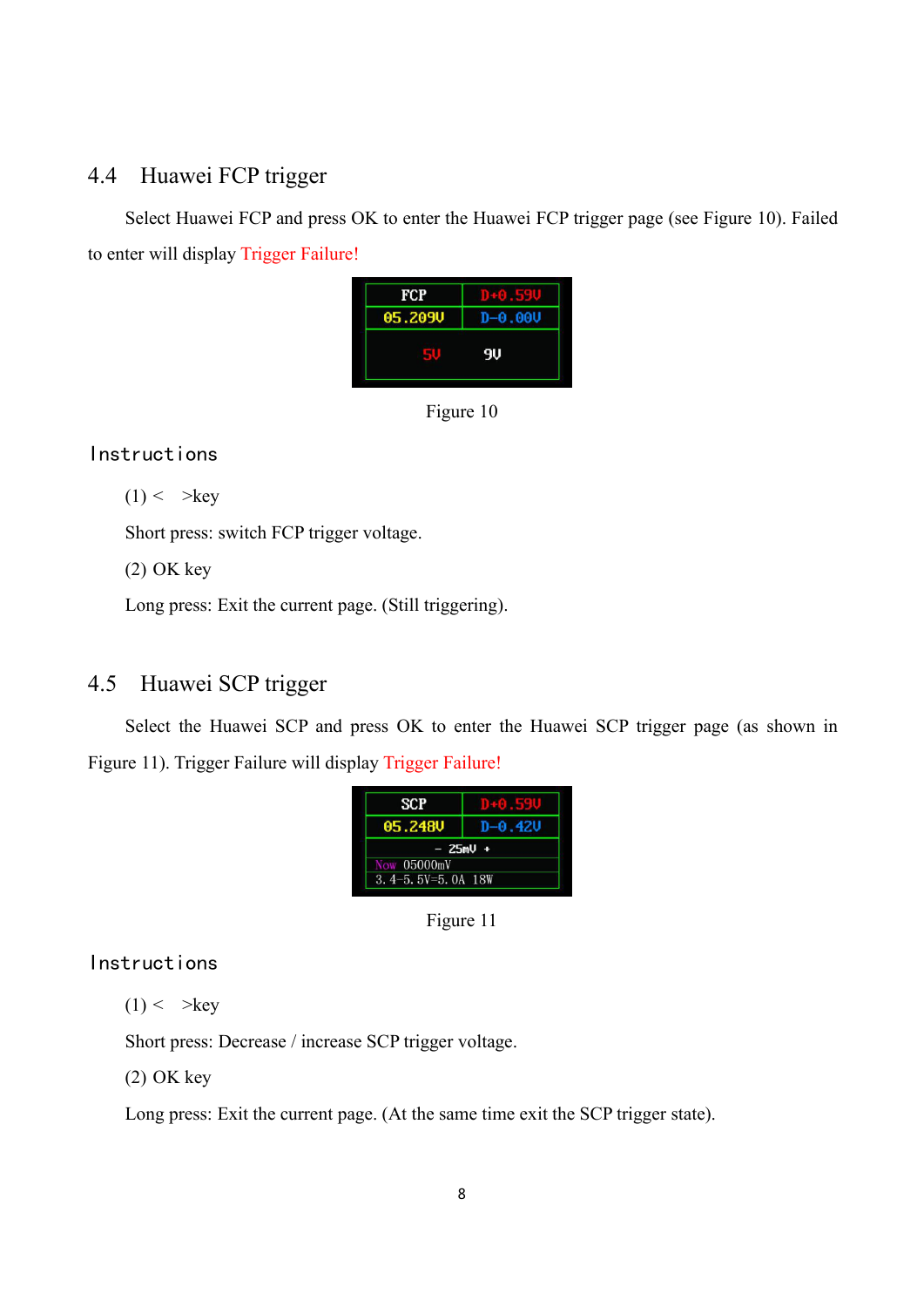## <span id="page-9-0"></span>4.6 Samsung AFC trigger

Select Samsung AFC, press OK shortly to enter the Samsung AFC trigger page (as shown in Figure 12), Fail Failure will display Trigger Failure!



Figure 12

#### Instructions

 $(1)$  < > key

Short press: switch AFC trigger voltage. (When the charger does not support the trigger voltage, the voltage will return to 5V)

(2) OK key

Long press: Exit the current page. (Still triggering).

## 4.7 PD protocol trigger

Select PD protocol, short press OK button to count into PD protocol trigger page (as shown in Figure 13). After the trigger fails, the page will not display voltage and other information, long press OK button to exit.



Figure 13

## PD2.0 operating instructions

 $(1)$  < > key

Short press: select trigger voltage.

(2) OK key

Long press: Exit the current page.

#### PD3.0 operating instructions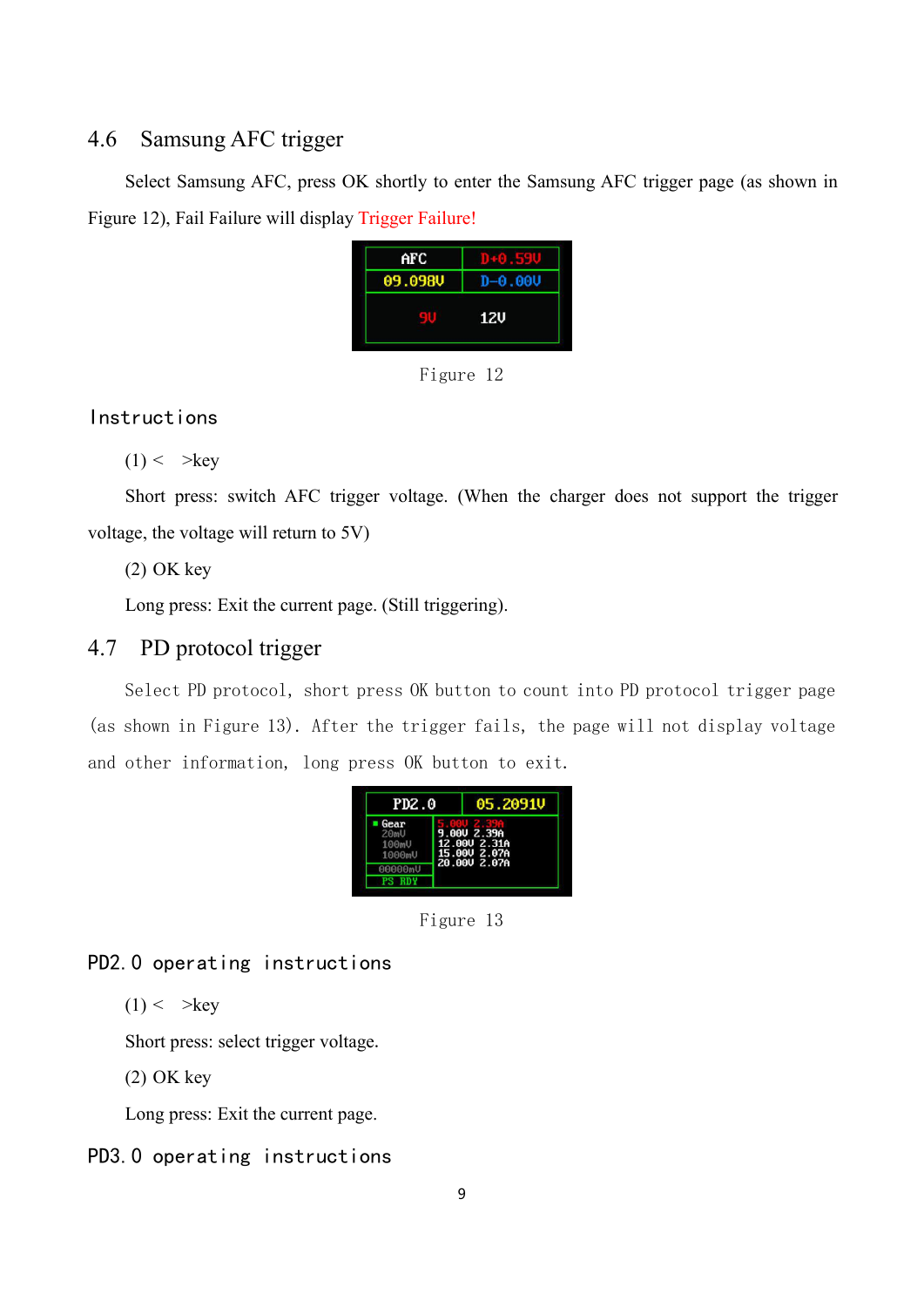$(1)$  < > key

Short press: Select trigger voltage. When PPS is triggered, lower / increase voltage.

(2) OK key

Short press: When PPS trigger is selected, change the step voltage unit.

Long press: Exit the current page.

Note: PPS trigger needs continuous communication to keep, so the charger will restart for a period of time after exiting the interface.

## <span id="page-10-0"></span>5、 System information and settings page (Figure 14)



Figure14

Description

VX.X indicates the current firmware version.

#### Instructions

 $(1)$  < > key

Short press: switch setting items.

(2) OK key

Short press: popup setting window.

Long press: Exit the setting window.

#### Setting item description

| SYSTEM V2.0                                                       | Screen display brightness setting, range 1-20 level.     |
|-------------------------------------------------------------------|----------------------------------------------------------|
| Display Brightness<br>02 Standby brightn<br>20<br>03 Standby Time | OK key: short press: OK, configuration takes effect.     |
| 04 Auto Rec Switch                                                | Long press: Cancel, configuration is invalid.            |
|                                                                   | $\langle \rangle$ > key: Short press: adjust parameters. |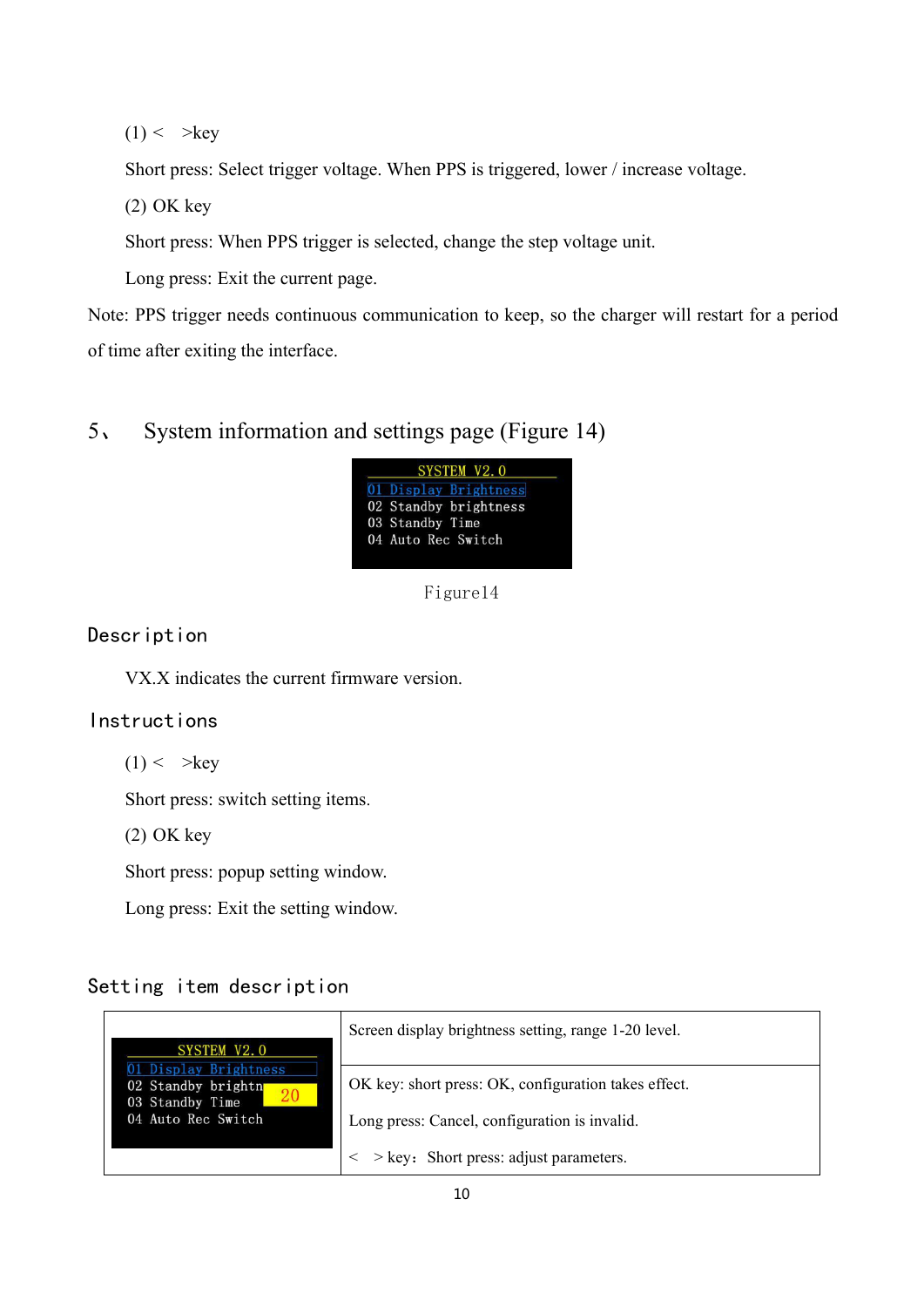|                                                | Standby screen display brightness setting, ranging from 0-20 levels,  |
|------------------------------------------------|-----------------------------------------------------------------------|
| <b>SYSTEM V2.0</b><br>01 Display Brightness    | the backlight is turned off when standby is 0.                        |
| 02 Standby brightn<br>6<br>03 Standby Time     | OK key: short press: OK, configuration takes effect.                  |
| 04 Auto Rec Switch                             | Long press: Cancel, configuration is invalid.                         |
|                                                | $\langle \rangle$ > key: Short press: adjust parameters.              |
|                                                | Enter standby time, ranging from 0-30 minutes. No standby when        |
| <b>SYSTEM V2.0</b><br>01 Display Brightness    | <b>OFF</b>                                                            |
| 02 Standby brightne<br>03 Standby Time         | OK key: short press: OK, configuration takes effect.                  |
| 04 Auto Rec Switch                             | Long press: Cancel, configuration is invalid.                         |
|                                                | $\langle \rangle$ > key: Short press: adjust parameters.              |
|                                                | Automatic recording switch: ON: recording when the current exceeds    |
|                                                | the threshold;                                                        |
| <b>SYSTEM V2.0</b><br>01 Display Brightness    | OFF: The current threshold is invalid, and the record will be started |
| 02 Standby brightness<br>ON<br>03 Standby Time | and stopped by pressing the button.                                   |
| <b>OFF</b><br>04 Auto Rec Switch               | OK key: short press: OK, configuration takes effect.                  |
|                                                | Long press: Cancel, configuration is invalid.                         |
|                                                | $\leq$ Key: short press: select.                                      |

|                                                    | Recording time: limited capacity, power consumption recording time,   |  |
|----------------------------------------------------|-----------------------------------------------------------------------|--|
| <b>SYSTEM V2.0</b>                                 | adjustable range: $0 \sim 8$ hours. When Unlimited, the capacity is   |  |
| 02 Standby brightness<br>03 Standby Time           | recorded until the maximum.                                           |  |
| Auto Rec Swittnlimited<br>04<br>05 Recording Time  | OK key: short press: OK, configuration takes effect.                  |  |
|                                                    | Long press: Cancel, configuration is invalid.                         |  |
|                                                    | $\langle \rangle$ > key: Short press: adjust parameters.              |  |
| <b>SYSTEM V2.0</b>                                 | Current threshold: effective when the automatic recording switch is   |  |
| 03 Standby Time<br>04 Auto Rec Switch              | ON, current $\geq$ this value, recording capacity, power consumption. |  |
| 05 Recording Tim<br>0.05A<br>06 Lowest Rec Current | OK key: short press: OK, configuration takes effect.                  |  |
|                                                    | Long press: Cancel, configuration is invalid.                         |  |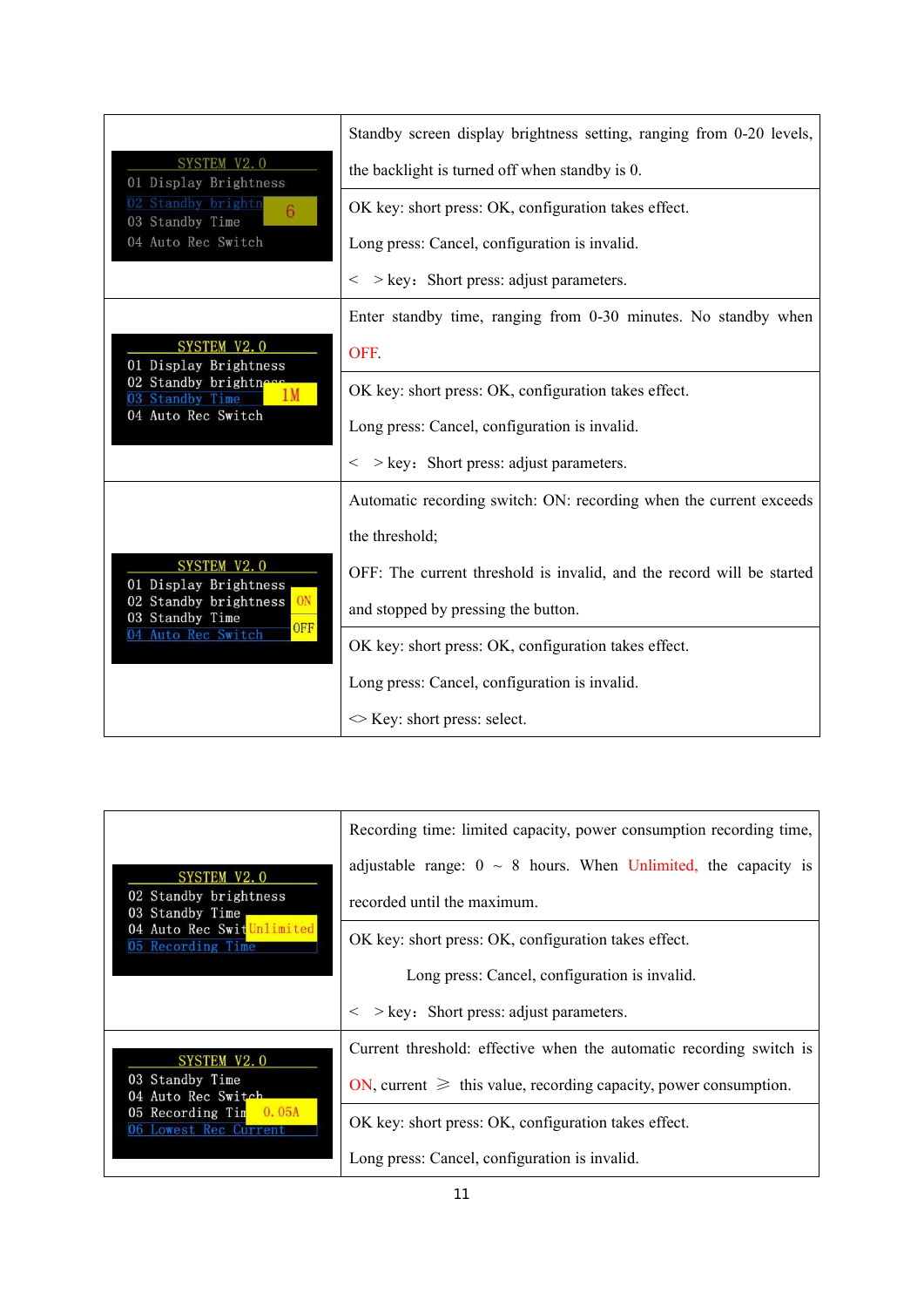|                                                            | $\leq$ Key: short press: adjust parameter.                               |
|------------------------------------------------------------|--------------------------------------------------------------------------|
|                                                            | Reverse current calibration: Take Type-C female connector as input,      |
|                                                            | the current is not 0 when not connected to the load, this calibration is |
|                                                            | required. During operation, use the female connector as the input to     |
| <b>SYSTEM V2.0</b><br>04 Auto Rec Switch                   | energize, without connecting the load. After restoring factory settings, |
| 05 Recording Time<br>06 Lowest Rec Cu 0.0306A              | this item needs to be recalibrated.                                      |
| 07 Calib Reg Cur                                           | OK key: short press: OK, configuration takes effect.                     |
|                                                            | Long press: Cancel, configuration is invalid.                            |
|                                                            | > key: Short press: Get reverse current compensation value.<br>$\,<\,$   |
|                                                            | (Multiple short presses until a more stable value).                      |
| <b>SYSTEM V2.0</b>                                         | Display temperature symbol: $\degree$ F / $\degree$ C                    |
| 05 Recording Time<br>06 Lowest Rec Current                 | OK key: short press: OK, configuration takes effect.                     |
| 07 Calib Reg Cur<br>$\overline{C}$<br>08 Temperture Symbol | Long press: Cancel, configuration is invalid.                            |
|                                                            | $\langle$ > Key: short press: select.                                    |
| <b>SYSTEM V2.0</b><br>06 Lowest Rec Current                | System language: EN / Chinese.                                           |
| 07 Calib Reg Cur<br>EN<br>08 Temperture Symbol             | OK key: short press: OK, configuration takes effect.                     |
| 中<br>09 System Language                                    | Long press: Cancel, configuration is invalid.                            |
|                                                            | $\leq$ Key: short press: select.                                         |
| <b>SYSTEM V2.0</b><br>07 Calib Reg Cur                     | Clear records: Clear the capacity, power, and recording time of all 5    |
| <b>YES</b><br>08 Temperture Symbol<br>09 System Language   | groups.                                                                  |
| N <sub>O</sub><br>10 Clear Record                          | OK key: short press: OK, configuration takes effect.                     |
|                                                            | Long press: Cancel, configuration is invalid.                            |
|                                                            | > Key: short press: select.<br>$\lt$                                     |

|                                                     | Restore factory settings: This setting does not clear the recorded |  |
|-----------------------------------------------------|--------------------------------------------------------------------|--|
| <b>SYSTEM V2.0</b><br>08 Temperture Symbol          | values.                                                            |  |
| <b>YES</b><br>09 System Language<br>10 Clear Record | OK key: short press: OK, configuration takes effect.               |  |
| 11 Factory Reset                                    | Long press: Cancel, configuration is invalid.                      |  |
|                                                     | $>$ Key: short press: select.                                      |  |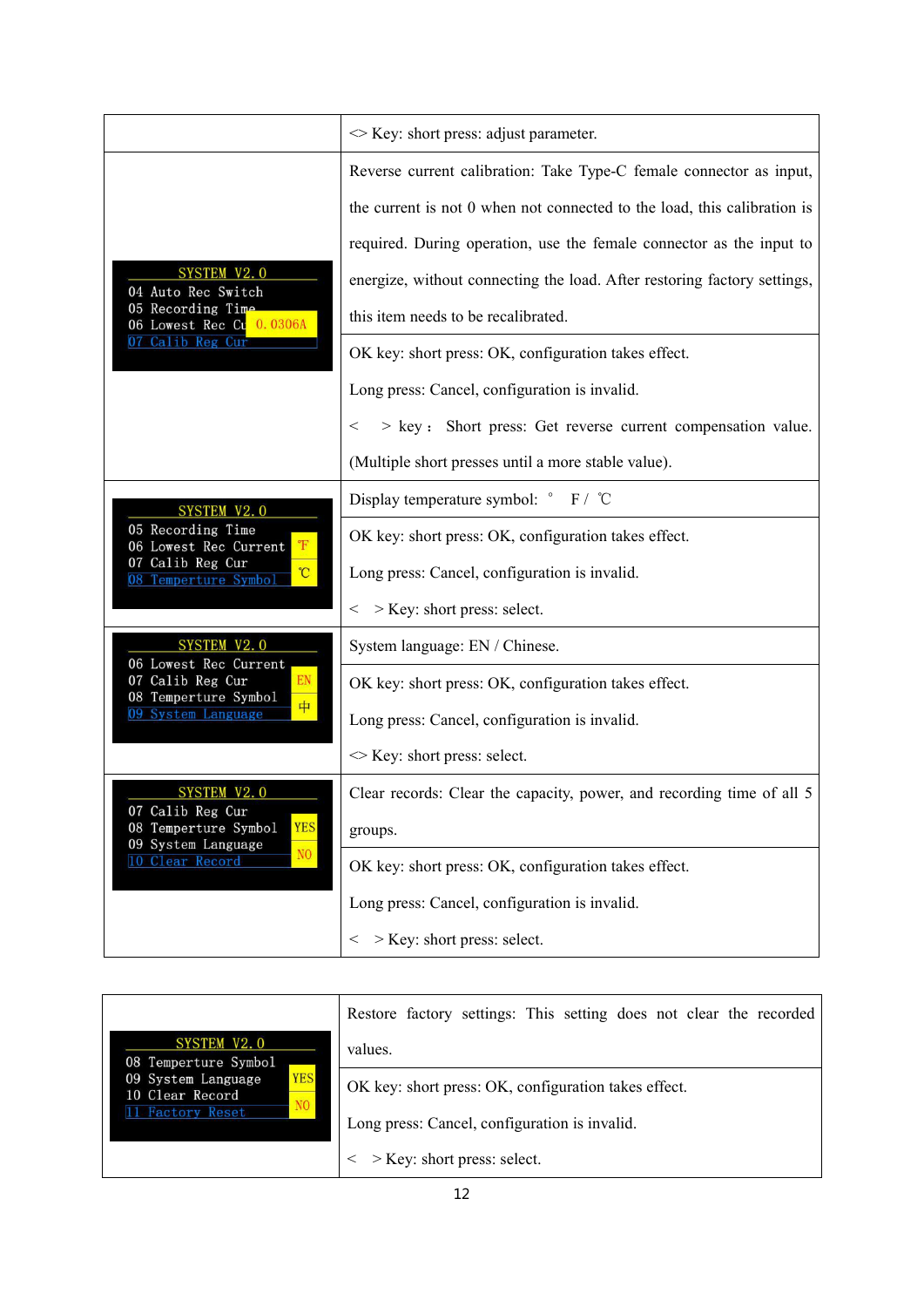## <span id="page-13-0"></span>六、Upgrade firmware instructions

1、 Open the FNIRSI USB Meter upgrade tool.

| Firmware                           |  | OPEN         |
|------------------------------------|--|--------------|
| Welcome to the FNIRSI DFU tool !!! |  |              |
|                                    |  |              |
|                                    |  |              |
|                                    |  |              |
|                                    |  |              |
|                                    |  |              |
|                                    |  |              |
|                                    |  |              |
|                                    |  |              |
|                                    |  | <b>START</b> |

2、 When FNB38 is in the off state, press the OK key to access the HID-USB interface, and it displays the connected, device model, and device firmware version.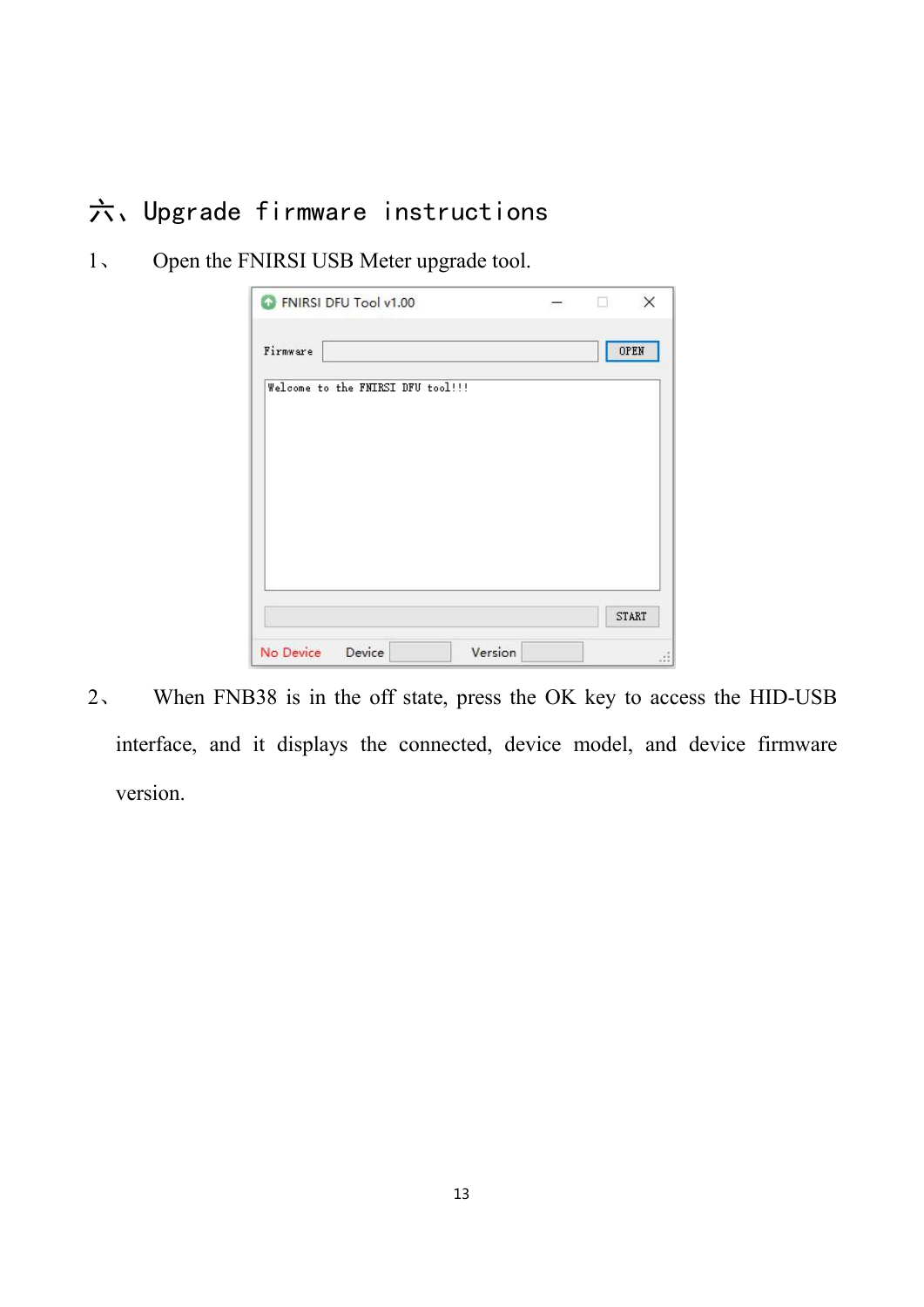|                                    | <b>ENIRSI DFU Tool v1.00</b> |  | and the second | $\times$     |
|------------------------------------|------------------------------|--|----------------|--------------|
| Firmware                           |                              |  |                | OPEN         |
| Welcome to the FNIRSI DFU tool !!! |                              |  |                |              |
|                                    |                              |  |                |              |
|                                    |                              |  |                |              |
|                                    |                              |  |                |              |
|                                    |                              |  |                |              |
|                                    |                              |  |                |              |
|                                    |                              |  |                |              |
|                                    |                              |  |                |              |
|                                    |                              |  |                | <b>START</b> |

3、 Click OPEN and choose to upgrade the firmware.

| Firmware |                                    |                                   | E:\4. Projects\2019\6. FNC-88\2. Code\FNC88固件 | OPEN |
|----------|------------------------------------|-----------------------------------|-----------------------------------------------|------|
|          |                                    | Welcome to the FNIRSI DFU tool!!! |                                               |      |
|          | $[09:39:01]$ Firmware size: $45KB$ | [09:39:01] Firmware version:v2.00 |                                               |      |
|          |                                    |                                   |                                               |      |
|          |                                    |                                   |                                               |      |
|          |                                    |                                   |                                               |      |
|          |                                    |                                   |                                               |      |
|          |                                    |                                   |                                               |      |
|          |                                    |                                   |                                               |      |
|          |                                    |                                   |                                               |      |

4、 Click START to start the firmware upgrade. After the upgrade iscomplete, FNC88 will restart automatically.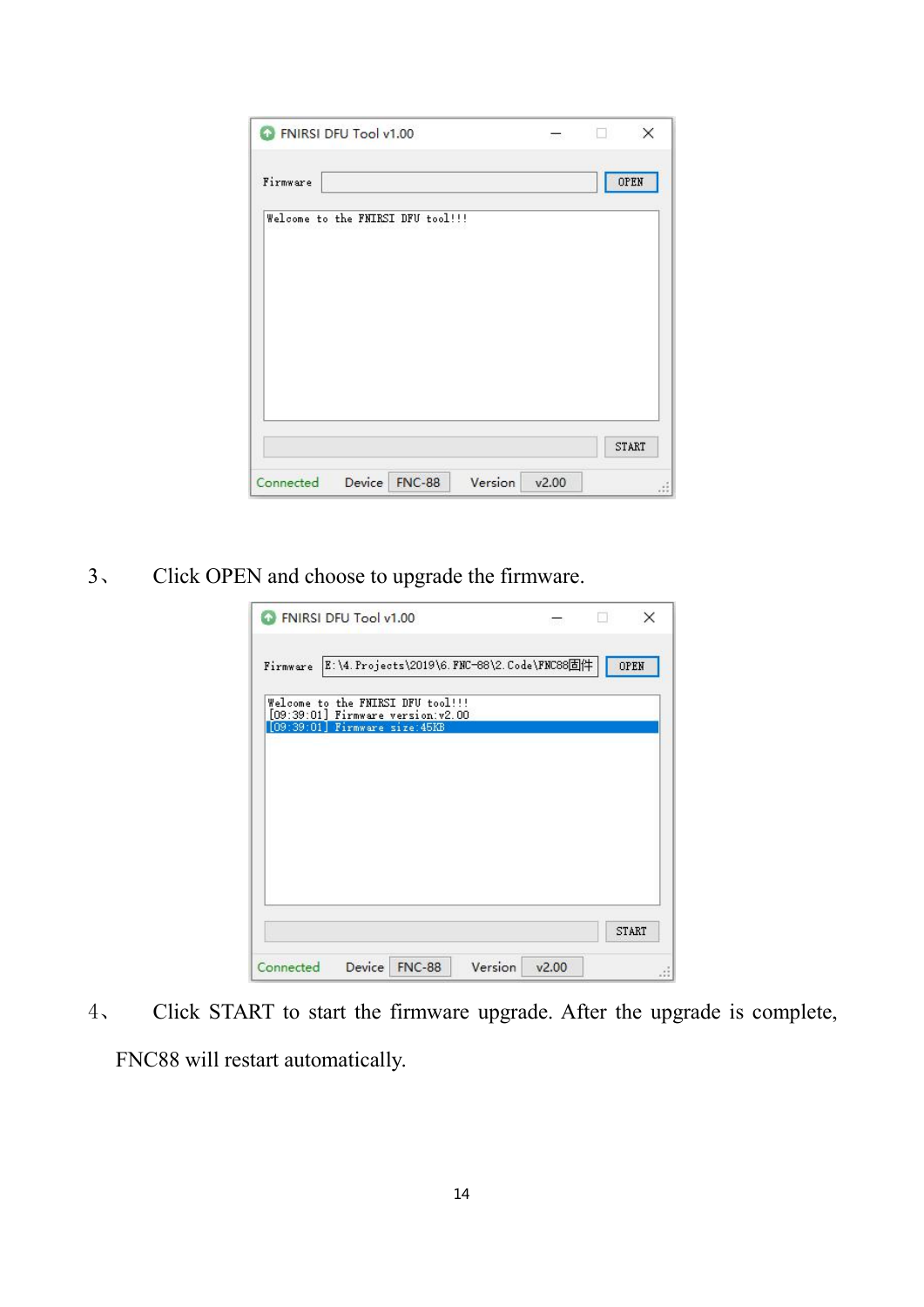## <span id="page-15-0"></span>七、Supplementary note

#### 1、 About Type-C

The common TYPE-C lines only have single-sided CC. If the connected device is not bright, please flip the interface.

#### 2、 About Huawei SCP

Huawei SCP protocol is invalid after exiting the interface.

#### 3、 About PD protocol trigger

When the PD protocol triggers to a fixed voltage power supply, the PD protocol is still valid when exiting the PD interface; if PPS power is selected, the interface is invalid.

#### 4、 About hardware PD switches

- (1) Some chargers need to turn on the PD switch to supply power;
- (2) When using the auto-detect fast charge protocol function, be sure to turn on the PD switch and then connect the tester;
- (3) If other protocols (such as QC2.0, etc.) are triggered after the PD protocol is triggered, the trigger is invalid (the PD has a higher priority), and the PD switch can be turned off at this time to trigger other fast charging protocols normally.

#### 5、 About HID-USB interface

- (1) Data transmission with host computer;
- (2) Provide an independent power supply. Use of an independent power supply for high voltage and high power measurement can reduce the tester's heat and make the measurement more accurate.

### 6、 6.About reverse current measurement